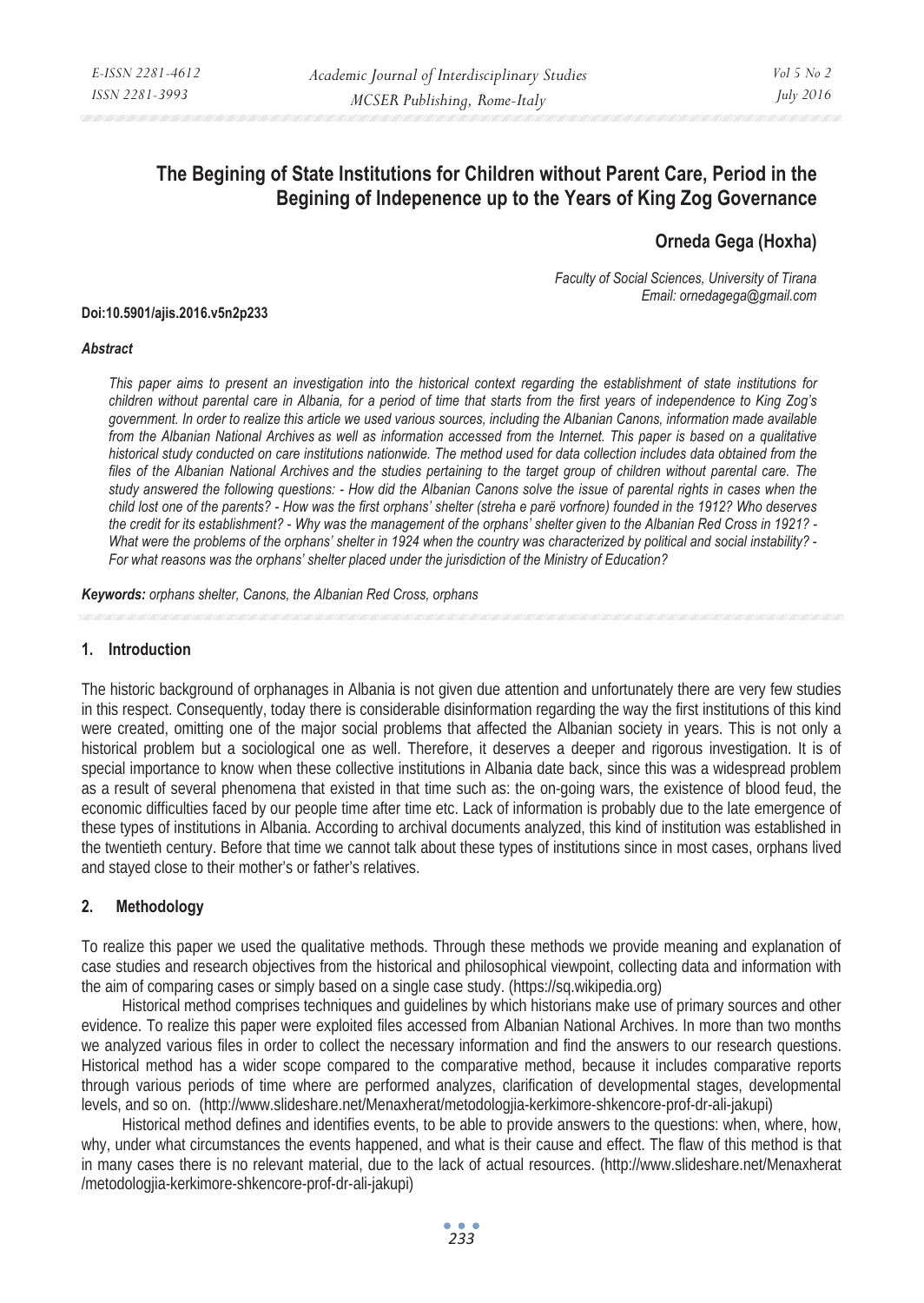### **3. Study Findings**

If we refer to history, considering the fact that for a period of five centuries Albania was part of the Ottoman Empire, the solution of this problem should have come from the Ottoman state legislation. However, this appears not to have been the case because although Albania was occupied and considered an integral part of the Ottoman Empire, some of its regions, especially mountainous ones, operated on the basis of customary law or canons, an internal legislation which regulated social relations existing in the Albanian society. For this reason were created mechanisms to solve the problem from within the province not nationwide. Consequently, the Canons which regulated social problems also included the status of orphans and their adjustment until they reached adulthood. Canons gave particular importance to the fortune that someone had left to the child, so that he would not remain without support.

If we refer to the Albanian customary law, parental rights belonged to the father, and if the latter passed away the child had the right to stay in his father's family along with his mother. In cases when the mother remarried she could leave the child in the house of his father, so he would benefit from the inheritance left by the father. When the child lost both parents, in most cases he was raised by his relatives. (Aleks LUARASI, "Studies on the Albanian customary law, 1 Family Relations, Second Edition fq.96 Tirana 2007) "When a boy or girl was orphan a relative took care of them in the position of a guardian. The latter had the right to decide about their engagement in lieu of the father. Likewise, a guardian who raised a girl who had lost her father and whose mother had been married elsewhere, had the duty to ask the mother, but her consent was not necessary." Furthermore, Canons regulated and gave solution to a phenomenon that during the existence of blood feud and on-going wars against the invaders was sharp and widespread. It is impressive how many articles in canons are dedicated to the care of orphaned children. Everything was solved through kinship care, where the orphaned were fed and raised until they reached adulthood and could get married, thus creating a family of their own. "The adoptions were rare, but these, as a rule, were made within the kinship." In this context orphaned children not only grew up safe, but also were raised in a family environment where relatives cared for them. Canons give special importance to the family as the basis of society. "Relatives who were alone and without help also joined the family". Close kinship considered a duty and an honor to care per orphaned children. Even in this case the principle of blood relationships was the basis for acceptance in the family". Albanian patriarchal families regulated relations in this way.

After 1912, when Albania was declared independent, there are no archival documents that prove the establishment of orphanages in our country. Although the government of that time tried to solve a series of social problems that troubled the society, it failed, in the short period that it ruled, to find a solution to this phenomenon which had probably been widespread in our country. Apparently, for a long time the issue of orphaned children was settled by Albanian customary law, without creating institutions maintained by the state budget.

The status of Wilhelm Wied did even less to settle this issue, partly due to fact that the brief period of his governance intended to resolve the major problems that troubled the country. Later, the beginning of the First World War would certainly bring other problems, and of course that meant an increased number of orphans. During this period Albania was divided into four occupation zones, and the activity of the center was very limited. Yet, at the end of the First World War, when it seemed that the Albanian state authorities did not function properly, were created the conditions for the establishment of a charitable institution for raising children in need.

Based on archival documents, Albanian historiography takes for granted the fact that the first orphanage, which was called " Strehë Vorfnore", opened for the first time in 1917. The story begins with the misfortune of two orphans who had lost both parents, and were found by an Austrian officer in deplorable conditions. "At the end of April 1917, Rauf Fico, deputy prefect of Tirana, meets in his office an Austrian gendarme. He brings inside two small children, a five year old boy and a younger girl. The gendarme explains to deputy prefect Fico that the two children had been found eating grass in a thicket near Farka and then were brought in Tirana. After the first questions to the children it was clear that they were brother and sister. They claimed their parents had died in the mountain, coming from the Highland."

Moved by the deplorable conditions of the children, deputy prefect Rauf Fico tried to find a quick solution for the children at least for the night. "That night, the latter, had referred them to the well-known benefactor Zyber Hallulli. However, the next morning the deputy prefect would learn that the little girl had passed way during the night. Since then, he had not found relief. With the help of an Austrian officer and various well-known benefactors of the capital at the time (Mytezim Këlliçi, Ismail Ndroqi, Zyber Hallulli) was opened the first orphanage, a nest of love for orphans." So, that was the first step which would be followed by the opening of a number of institutions of this kind throughout the country.

"Twenty years later, the director general of the Albanian Red Cross Haxhi Shkoza, would ask Mr. Rauf Fico, at that time ambassador in Athens, data about the history of the foundation of the first orphanage. The story was written based on the memories of Mr. Fico, who added that inhabitants of Tirana collected 10,000 krones, whereas the Austrian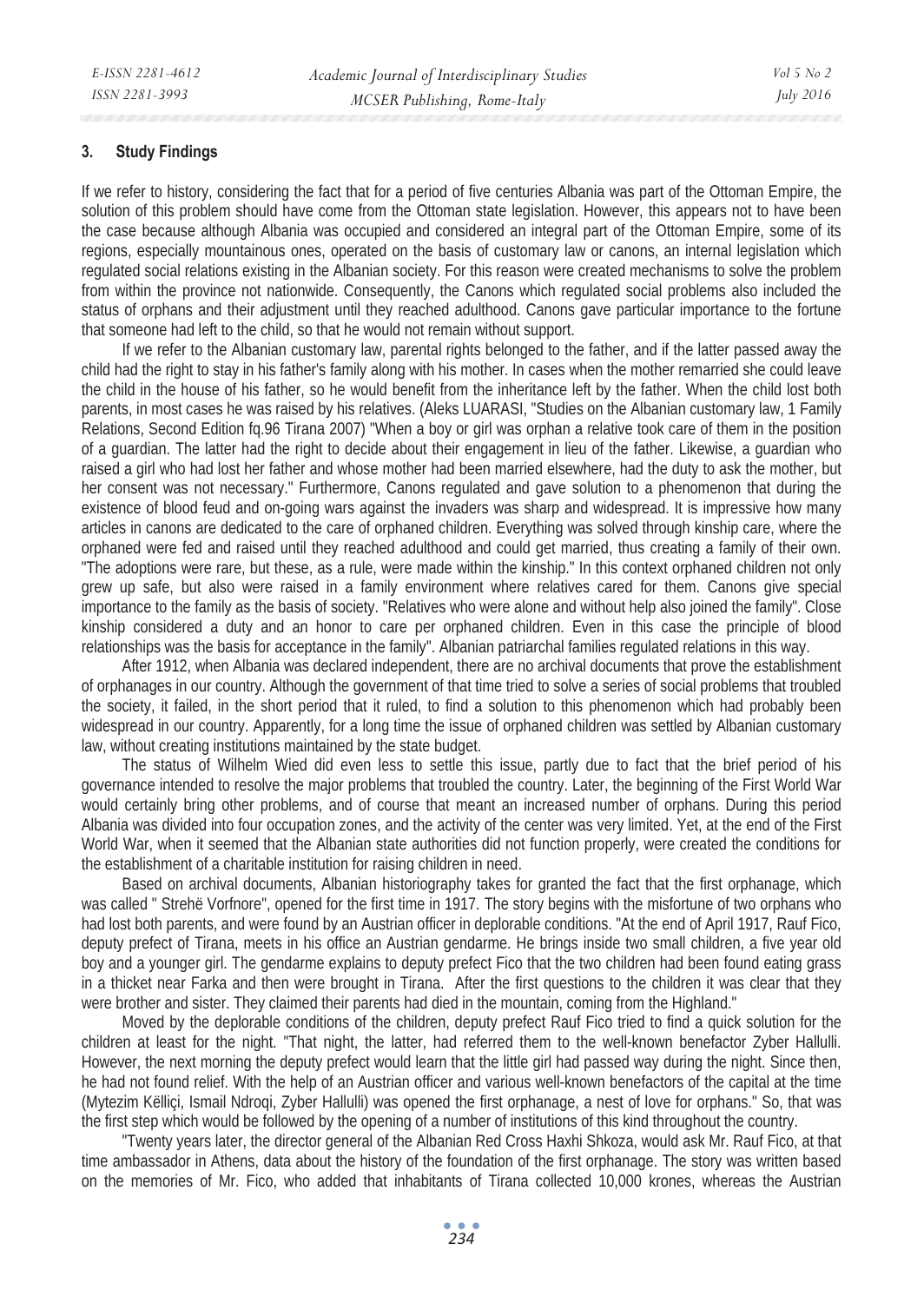commander himself would add 3,000 more."

In fact, there is still an open debate concerning the history of the creation of the first shelter for orphans. Who deserves the credit for its opening? Was it a merit of the diplomat Rauf Fico, whose efforts have been crucial in creating the first institution its kind in Albania, or the benefactor Zyber Hallulli's merit, the name of whom the institution holds to this day? Despite different ideas expressed by historians on this issue, what is worth mentioning is that this initiative served as a precursor to the opening of such institutions in all the cities of Albania. Various controversies exist regarding the exact date this institution opened, but the most accepted is the theory according to which it opened on the day of the fifth anniversary of the country's independence. "On November 28, 1917, on the occasion of the 5th anniversary of independence was opened for the first time the orphans shelter "Streha Vorfnore", by Zyber Hallulli, Mayor of Tirana. He brought together children from all over Albania, regardless of faith and province. Zyber Hallulli was devoted so much to the shelter, that with his will and desire, before his death he donated all his fortune to "Streha Vorfnore". With the passing of time the shelter became the institution, which we know today. Besides Zyber Hallulli, various merchants and benefactors of that time gave their contribution for he shelter such as: Myrtesim Këlliçi, Ismail Ndroqi, Hasan Vogli, etc. In 1994, "Streha Vorfnore" was named after its founder: Orphanage "Zyber Hallulli".

Historical data are scarce. Archived documents or histories do not exist. Some of those in the archives have been destroyed by the communist regime, where each "triumphant" changes and rewrites the history.

"Streha Vorfnore" opened in 1917 in Kavaja Street, where today is situated the Ministry of Labour. It is believed to have been located there until the early years of the communist regime. Later it moved to the place where it is today, which is thought to have been Zyber Hallulli's property, but whose maps disappeared during communism. There is no document to show the date when it moved to where the orphanage is today, but it is only known that it was named after the party's house "8 Nëntori" ("8 November). Whereas after '90 the orphanage was named "Zyber Hallulli" by the mayor of Tirana, Albert Brojka, in honor of the person who first opened the shelter. (http://www.dritaislame.al/streha-vorfnoremisioni-i-pa-nderprere-ne-keto-100-vjet) The opening of the first shelter for orphans in Albania was the most urgent action in those difficult times the country was facing, enabling the foundation of the first charitable institution to help orphans who had lost their parents during the war and mass misery.

The history of the first shelter for orphans would not be complete and would not make sense without including subsequent periods equally important that brought a revolution in the spread and modernization of many sister institutions in many cities of Albania such as: Tirana, Durres, Shkodra, Korca, Elbasan, Pogradec, Fier, Gjirokastra, Vlora, Saranda, etc. These institutions have served and continue to serve nowadays, having as an objective the education, welfare and social protection of that category of children who for various reasons are deprived of parental presence and availability of their family of origin.

After the first major step in the opening of the first orphanage, this phenomenon continued in almost all cities of Albania. Archival documents prove that despite difficult economic conditions, Albanian people worked very hard and supported the opening of these institutions of deep humanitarian character. This initiative continued in the south of the country as well. "in May 1918 the directors of the Province Administration along with the peasantry of the city, led by the Italian authorities, opened the doors of a shelter in Gjirokastra for orphans of that region and a similar one in Saranda for the orphans there."

For this reason 40.000 liras were made available in order to cover the cost of maintaining the shelter for orphans. As head of the institution was assigned a director and necessary staff was hired to care for orphans, though after a short time the staff began working voluntarily and on no payment basis. Usually these shelters were helped by the peasantry as the state did not provide large budgets for orphans' shelters. This institution was called the Municipal Orphanage and later were brought seven other orphans who lived in military tents in Saranda. Since the cost of keeping two shelters was higher, the orphans were brought in Gjirokastra and the institution was named Provincial Orphanage.

This institution saved from death more than 40 poor orphans providing shelter and food in those terrible days when famine and misfortune effaced off the face of the Earth the helpless. The director of Provincial Orphanage Mr. Ilia Dilo pointed out as follows: "I know that at times when the eyes and mind of the authorities and everybody else are towards political issues, they have drifted away from the social needs. The special conditions of these regions which have suffered so much from the wars, the invasions and the epidemics give a special importance to the issue of orphans and helpless people." Concerning this point, he addresses the central authorities about the allocation of a special fund for maintenance and fulfillment of his humanitarian concern.

When Albania was facing major political problems as a result of constant change of Government Cabinets in 1921, the local authorities in Mirdita were more concerned about the problem of young children in the streets. "In a letter directed to the Ministry of Education by the Head of Dibra immigrants, was requested the accommodation of 10 boys who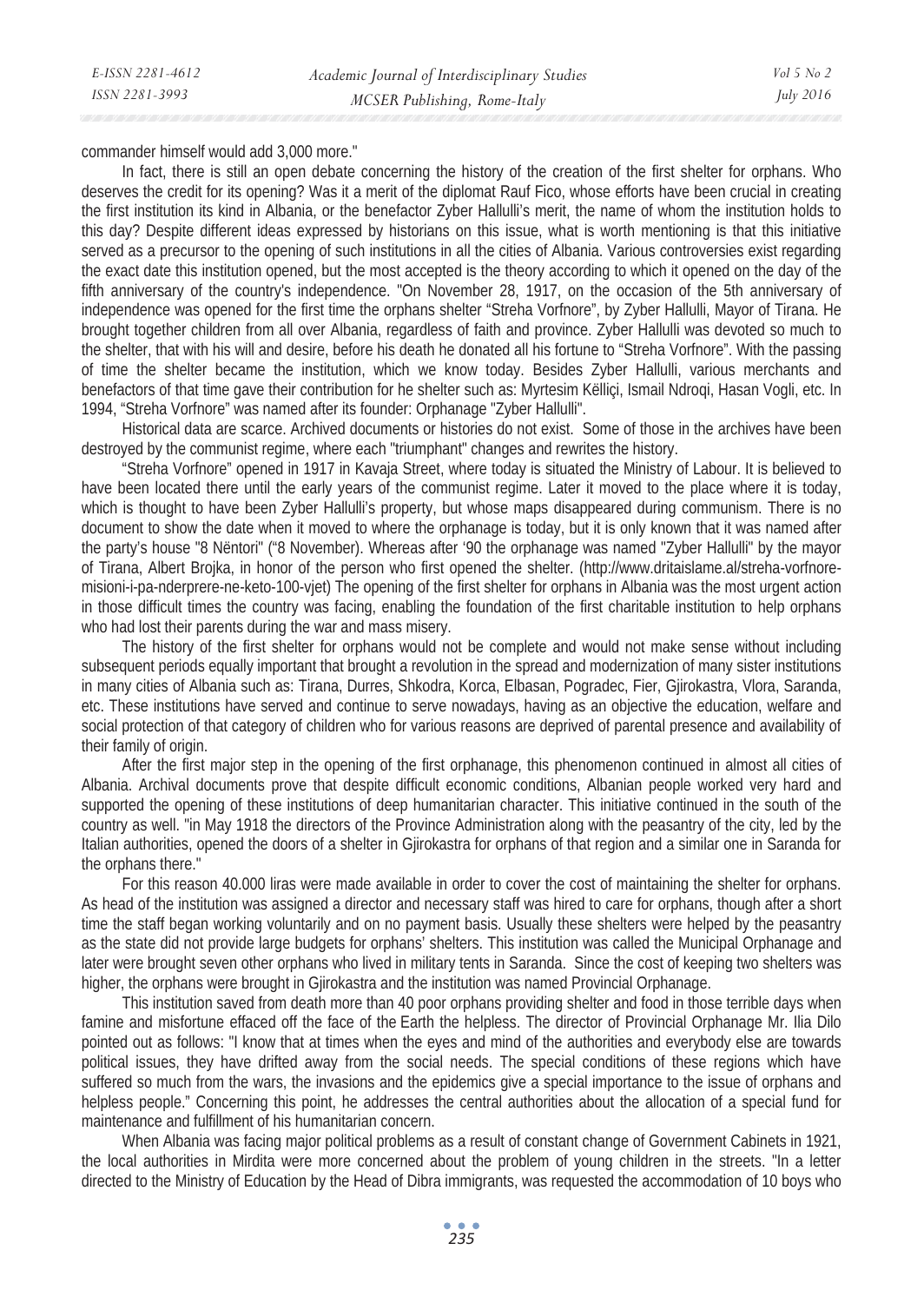had neither parents nor guardians." After the above request, were immediately taken the necessary measures to feed and accommodate them, increasing in this way the number of children that would be under the auspices of this institution. Thus, "the council of ministers in its meeting no. 44 of 12.01.1921 decided to allocate 750 gold francs as a monthly assistance to the shelter for feeding the 24 poor boys. After the opening of the shelter for orphans in Tirana and in Gjirokastra, another one opened its doors in Dibra.

Despite these humanitarian initiatives, it is worth noting that the Albanian state could not meet the requirements for setting up and maintaining these institutions which required a steady income. As mentioned above, most of the shelters for orphans were maintained and operated with incomes provided by citizens or casual benefactors. Of course the local institutions tried to provide modest income for their functioning, but sometimes this resulted difficult if not impossible. "Decision no. 213 6 / IX / 1922, states that the administration of the orphans' shelter has moved under the Albanian Red Cross management since the shelter was not founded by the Government but has mostly been maintained by the people." The adoption of this institution by the Albanian Red Cross was done in favor of children, who would have more efficient care. It is worth to mention the humanist role of this non-profit organization helping children in need at this difficult moment of the existence of the Albanian state, despite the difficult economic conditions of the Albanian society.

Consequently, in the '20s the miserable socio- economic situation would be reflected even in the orphans' shelters. Most buildings lacked the basic conditions for accommodating children, in most cases they also lacked food and heating, whereas in terms of educational and entertaining activities there is no point speaking. The main aim of these institutions was to care for children in need by giving them the opportunity to learn a craft to provide for their future. However, there have been numerous cases when their rights have been tramped. In a report of the Ministry of Internal Affairs directed to the President of the Albanian Red Cross in 1923 was ordered as follows: "those orphaned pupils in that shelter should not be used as servants nor should they work as masters to provide income for the Red Cross ".

The year 1924 is also characterized by great instability in the socio-political life of our country and as a result these problems would be reflected in the charitable institutions as well. The main problems arose from the need for continuous funds needed to maintain these institutions thus "keeping a child in the shelter cost about 30 gold francs." Archival documents of this time show that "the government has cut subsidies to shelter children, and is noted that the shelter has received outside assistance and subsidies allocated by municipalities."

Based on the report on the conditions of the orphans' shelter, various problems have been noticed such as: lack of staff (which is reflected in the messy registration of children. This was observed in the inconsistency of the reported number of children (12 children) with their real number (24 children), lack of supervision, which is related to the lack of organization concerning the time of study, work and rest, lack of recreational activities, the conduct of the administration (children were maltreated, hit and shouted at by staff); food was not sufficient and not tasteful, sleeping was uncomfortable; children didn't not learn any skills.

After identifying the problems, the committee found it necessary to propose that shelters are placed under the jurisdiction of the Ministry of Education and approved a new regulation concerning its functioning. Based on changes made to 69 articles it was well specified the way of organizing the work administratively and the way of operating this institution, which in its essence consisted in creating a more suitable and efficient environment for children growth. This regulation consisted of 3 parts, where the first part pertained to the registration of children and determined the conditions a child that must meet to become part of the institution such as age, loss of at least one of the parents, the necessary documentation etc. The second part included the duties and responsibilities of directors and administration (civil servants and teachers) of that institution. The third and last part dealt with the internal shelter program.

The years to come will be characterized by greater political and economic stability of the Albanian society. Continuous efforts will be made to undertake initiatives of social character, including the reduction of illiteracy.

## **4. Conclusions**

Originally parental rights were resolved according to the Albanian Canons and customary law which gave the right of parenting to the child's father. In cases when he passed away, it was the father's family members who undertook the upbringing and education of children, preserving in this way heritage. After investigating archival documents we found out that Albanian historiography takes for granted the fact that first orphanage, which was called "Strehë Vorfnore", opened for the first time in 1917.

Although there is still an open debate concerning the history of the creation of the first shelter for orphans in respect to the person who deserves the credit for its opening (the diplomat Rauf Fico or the benefactor Zyber Hallulli', the name of which the institution holds to this day), it results that such efforts have been crucial in creating the first institution